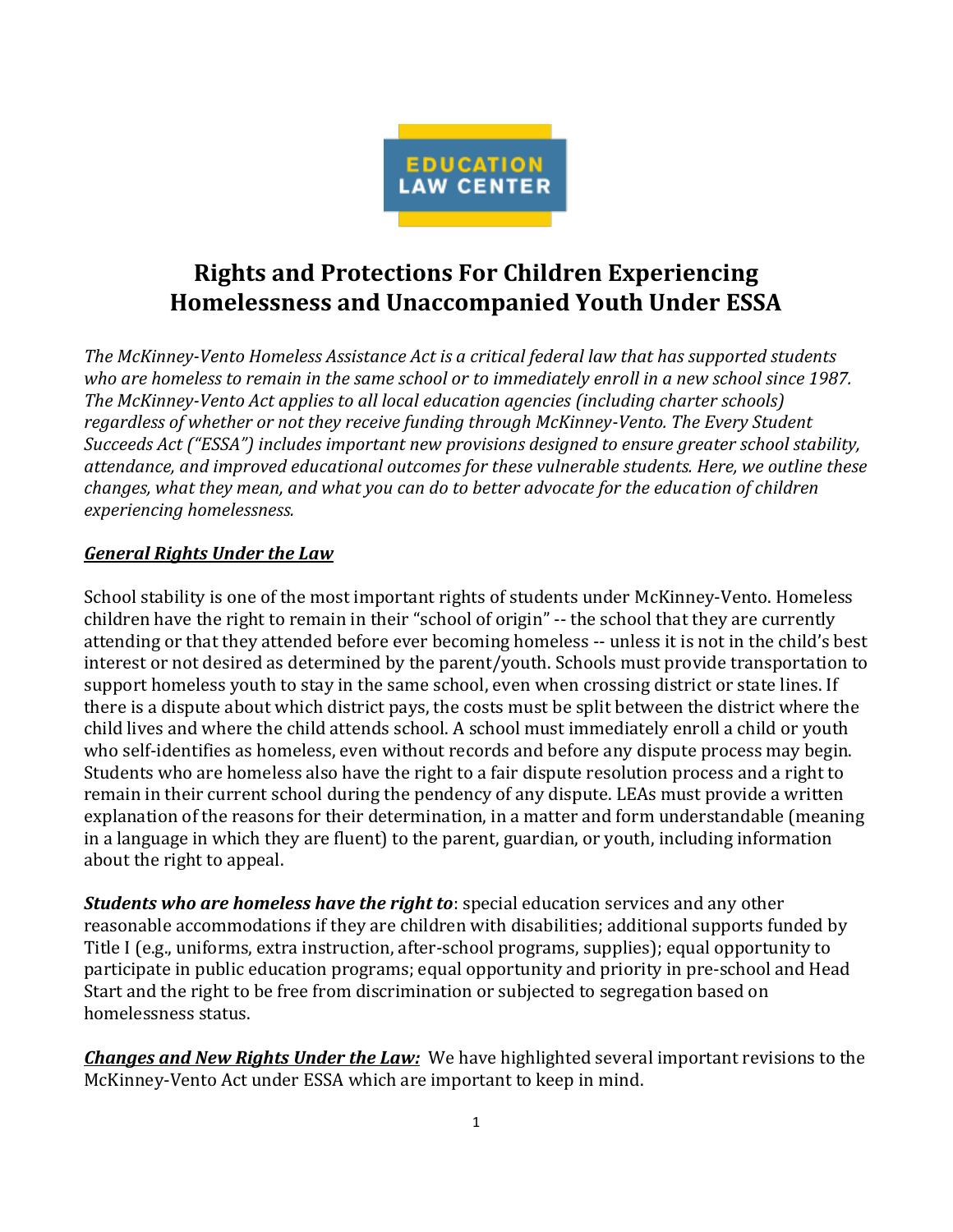*Definition of homelessness*: McKinney-Vento still defines children as homeless if they "lack a fixed, regular, and adequate nighttime residence." This includes: sharing the housing of others due to loss of housing; living in motels, hotels, trailer parks, or camping grounds; living in emergency or transitional shelters or in places not ordinarily used for sleeping (cars, public parks, bus stations, etc.). The law no longer considers youth who are "awaiting foster care placement" to fall within the definition of children experiencing homelessness because all children in foster care now have the right to school stability and immediate enrollment under ESSA.

*Right to Privacy:* Information about a homeless child's or youth's living situation shall be treated as a student education record, and shall not be deemed to be directory information.

*Duration of school stability*: An LEA must continue the student's education in the school of origin for the duration of the student's homelessness AND until the end of the academic year in which the student becomes permanently housed, with transportation provided.

**Pre-school**: The school of origin now includes pre-school and thus young children have a right school stability beginning in pre-school.

*Feeder Schools*: The right to school stability applies to the designated "receiving" school at the next grade level, even if the school is in a different location. This means that if a child is going from elementary school to middle school or middle school to high school, the next grade is still considered the school of origin.

*Best Interest Analysis***:** LEAs must presume that attending the school of origin is in the best interest of the child, unless this is contrary to the request of the parent, guardian, or unaccompanied youth. Priority is given to the parent's, guardian's, or unaccompanied youth's request. LEAs must consider student-centered factors, such as attachment to teachers, availability and quality of service, and travel time.

*Immediate Enrollment:* A school must immediately enroll a homeless student even if the student is unable to produce normally required records. Enrollment includes extracurricular activities.

*Transportation:* Schools (including preschools) must provide or arrange transportation for students to and from their school of origin. This transportation must be comparable to what is offered to non-homeless students. Transportation requirements apply until the end of the school year when a student finds permanent housing.

*Access to Extracurriculars & Other Services:* All states must have procedures to eliminate barriers to academics and extracurriculars. LEA liaisons must ensure children have access to and receive services such as Head Start, early intervention services, and other preschool programs. LEA liaisons must affirm students' eligibility for HUD assistance. Under McKinney-Vento guidance, schools are encouraged to provide trauma-informed training, revise policies that may act as barriers to enrollment and success for homeless students, and consider homelessness prior to taking disciplinary action.